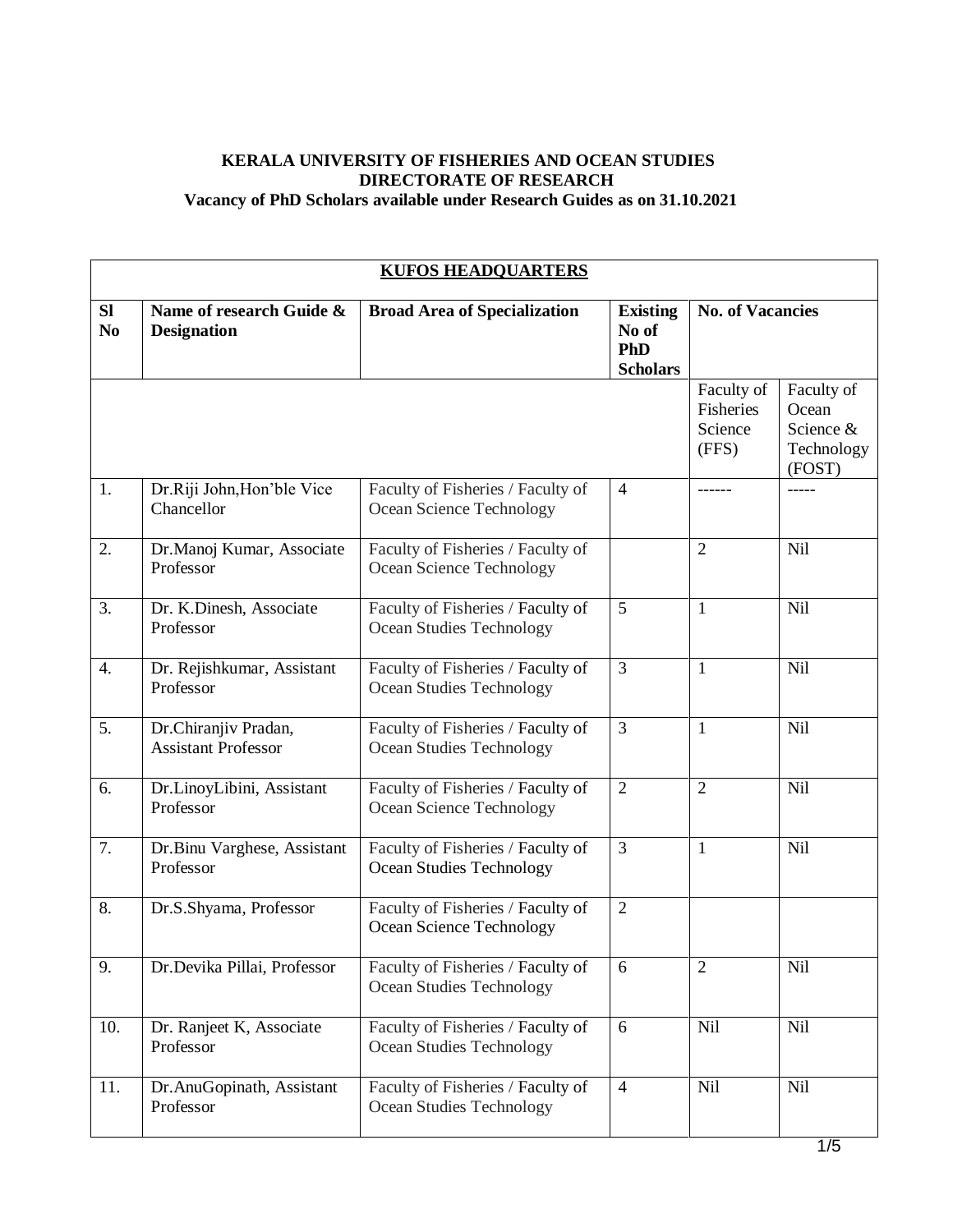| 12.               | Dr. M P Prabhakaran,<br><b>Assistant Professor</b>    | Faculty of Fisheries / Faculty of<br><b>Ocean Studies Technology</b> | $\overline{4}$ | Nil            | Nil        |
|-------------------|-------------------------------------------------------|----------------------------------------------------------------------|----------------|----------------|------------|
| 13.               | Dr.Radhika Rajasree S.R,<br>Professor                 | Faculty of Fisheries / Faculty of<br>Ocean Science Technology        | $\overline{2}$ | $\overline{2}$ | $4 *$      |
| 14.               | Dr.Blossom K.L, Assistant<br>Professor                | Faculty of Fisheries / Faculty of<br>Ocean Studies Technology        | $\overline{4}$ | <b>Nil</b>     | Nil        |
| 15.               | Dr. Safeena MP, Assistant<br>Professor                | Faculty of Fisheries / Faculty of<br><b>Ocean Studies Technology</b> | $\overline{4}$ | Nil            | Nil        |
| 16.               | Dr.Abhilash Sasidharan,<br><b>Assistant Professor</b> | Faculty of Fisheries / Faculty of<br>Ocean Science Technology        | 5              | Nil            | Nil        |
| 17.               | Dr.Shyni K, Assistant<br>Professor                    | Faculty of Fisheries / Faculty of<br>Ocean Science Technology        | $\mathbf{1}$   | $\overline{3}$ | Nil        |
| 18.               | Dr. M.K. Sajeevan,<br><b>Associate Professor</b>      | Faculty of Fisheries / Faculty of<br><b>Ocean Studies Technology</b> | 5              | $\mathbf{1}$   | Nil        |
| 19.               | Dr. Rajeev Raghavan,<br><b>Assistant Professor</b>    | Faculty of Fisheries / Faculty of<br>Ocean Studies Technology        | $\overline{4}$ | <b>Nil</b>     | Nil        |
| 20.               | Dr.Pramila S, Assistant<br>Professor                  | Faculty of Fisheries / Faculty of<br><b>Ocean Studies Technology</b> | $\overline{3}$ | $\mathbf{1}$   | Nil        |
| $\overline{21}$ . | Dr. K.J. Jayalakshmi,<br><b>Assistant Professor</b>   | Faculty of Fisheries / Faculty of<br>Ocean Science Technology        | $\overline{4}$ | Nil            | Nil        |
| 22.               | Dr.Anvar Ali P.H, Assistant<br>Professor              | Faculty of Fisheries / Faculty of<br>Ocean Science Technology        | $\overline{4}$ | <b>Nil</b>     | <b>Nil</b> |
| 23.               | Dr.Daisy C Kappen,<br><b>Associate Professor</b>      | Faculty of Fisheries / Faculty of<br><b>Ocean Studies Technology</b> | $\overline{2}$ | <b>Nil</b>     | Nil        |
| 24                | Dr.Punnadath Preetham,<br><b>Assistant Professor</b>  | Faculty of Fisheries / Faculty of<br>Ocean Studies Technology        | $\overline{0}$ | $\overline{4}$ | Nil        |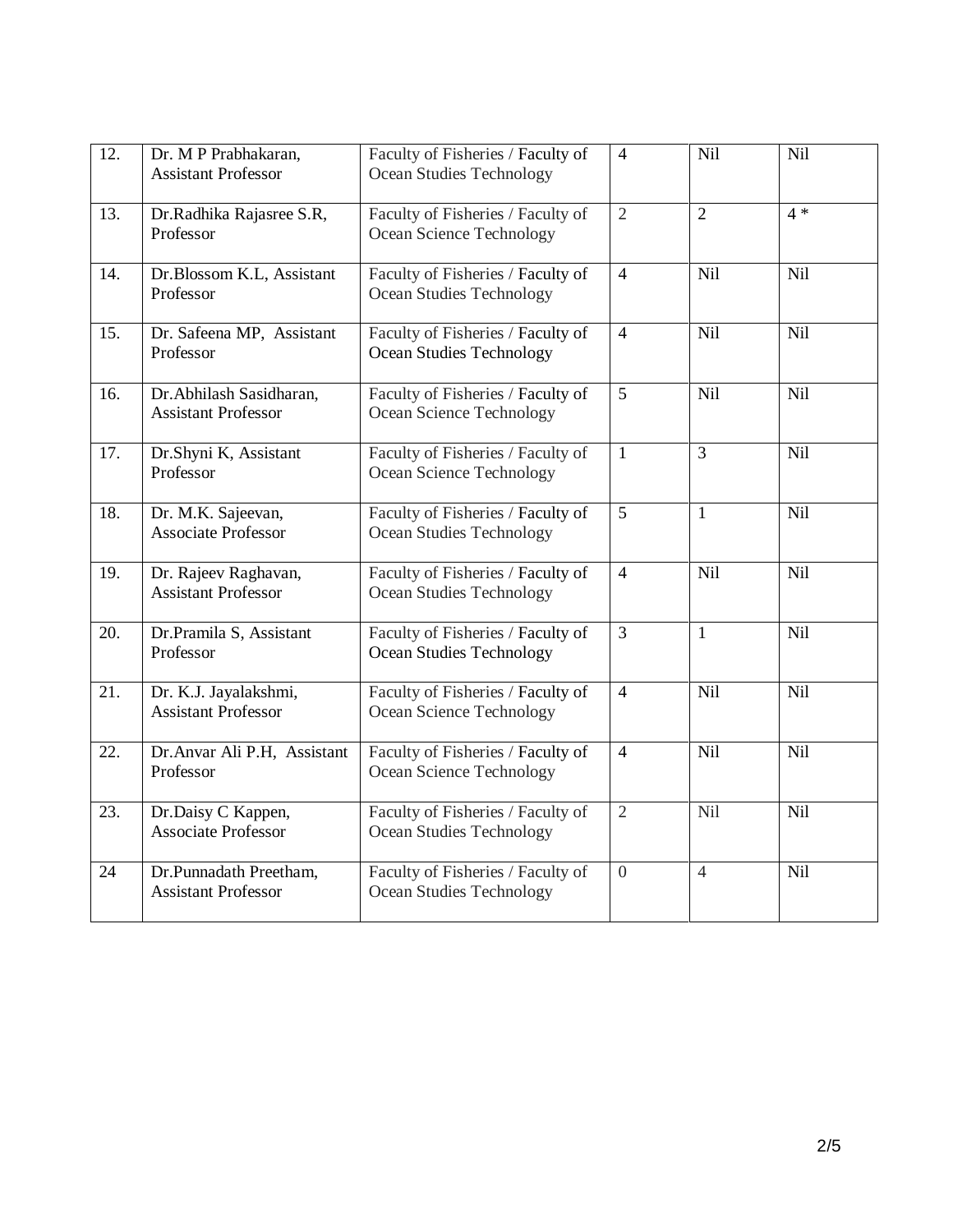| <b>SI</b><br>N <sub>0</sub> | Name of research Guide &<br><b>Designation</b>                                                                           | <b>Broad Area of Specialization</b>                                                                 | <b>Existing</b><br>No of PhD<br><b>Scholars</b> | No. of<br><b>Vacancies</b> |
|-----------------------------|--------------------------------------------------------------------------------------------------------------------------|-----------------------------------------------------------------------------------------------------|-------------------------------------------------|----------------------------|
| 25.                         | Dr. V Ambilikumar, Professor                                                                                             | Faculty of Fisheries/ Faculty of<br>Management Humanities and Social<br>Sciences.                   | 8                                               | Nil                        |
| 26.                         | Dr.Afsal E.M, Associate<br>professor                                                                                     | <b>Faculty of Management Humanities</b><br>and Social Sciences                                      | 5                                               | $\mathbf{1}$               |
| 27.                         | Dr.Rajesh.K, Assistant<br>Professor                                                                                      | <b>Faculty of Management Humanities</b><br>and Social Sciences                                      | $\overline{2}$                                  | $\overline{2}$             |
| 28.                         | Dr.Anoop .K.K, Assistant<br>Professor                                                                                    | Faculty of Management, Humanities<br>and Social Sciences                                            | $\overline{2}$                                  | $\overline{2}$             |
| 29.                         | Dr.Arun.S.S.Kumar, Assistant<br>Professor                                                                                | Faculty of Management, Humanities<br>and Social Sciences                                            | $\overline{2}$                                  | $\overline{2}$             |
| 30.                         | Dr.Suriyakala.C.D,<br>Dean,<br>Faculty<br>of<br>Ocean<br>Engineering<br>and<br>underwater<br>Technology,<br><b>KUFOS</b> | Ocean Science and Technology/<br>Ocean Engineering                                                  | $\overline{4}$                                  | <b>Nil</b>                 |
| 31.                         | Dr.S.Suresh<br>Kumar,<br>Professor,<br>Dean, Faculty of Ocean<br>Science & Technology                                    | Faculty of Fisheries / Faculty of<br>Ocean Science Technology                                       | 6                                               | $\mathbf{0}$               |
| 32                          | Dr.Maya Raman, Associate<br>Professor                                                                                    | Faculty of Ocean Science and<br>Technology                                                          | 5                                               | $\mathbf{1}$               |
| 33.                         | Phiros<br>Asssistant<br>Shah,<br>Professor                                                                               | <b>Faculty of Ocean Science</b><br>Technology/ Climate Variability and<br><b>Aquatic Ecosystems</b> | $\overline{2}$                                  | $\overline{2}$             |
| 34.                         | Dr.Nevin K.G, Assistant<br>Professor                                                                                     | <b>Faculty of Ocean Science</b><br>Technology                                                       | $\mathbf{1}$                                    | 3                          |
| 35.                         | Assistant<br>Dr.K.Manjusha,<br>Professor                                                                                 | <b>Faculty of Ocean Science</b><br>Technology                                                       | $\mathbf{1}$                                    | 3                          |
| 36.                         | Dr.V.P.Limanmol,<br><b>Assisatnt Professor</b>                                                                           | Faculty of Ocean Science<br>Technology/ Climate Variability and<br><b>Aquatic Ecosystems</b>        | 2                                               | $\overline{2}$             |
| 37.                         | Dr.Jenny Ann John, Assistant<br>Professor                                                                                | <b>Faculty of Ocean Science</b><br>Technology(Food Processing)                                      | $\mathbf{1}$                                    | 3                          |
| 38.                         | Dr.Shijo Joseph, Assistant<br>Professor                                                                                  | <b>Faculty of Ocean Science</b><br>Technology/ Climate Variability and<br><b>Aquatic Ecosystems</b> | $\overline{3}$                                  | $\mathbf{1}$               |
| 39.                         | Dr. Girish Gopinath, Associate<br>Professor                                                                              | Faculty of Climate Variability and<br>Aquatic Ecosystems.                                           | $\overline{4}$                                  | <b>Nil</b>                 |
| 40.                         | Dr. Abish. B, Assistant<br>Professor                                                                                     | Faculty of Climate Variability and<br>Aquatic Ecosystems.                                           | $\mathbf{1}$                                    | $\overline{3}$             |

\*Faculty can take only 2 scholars per year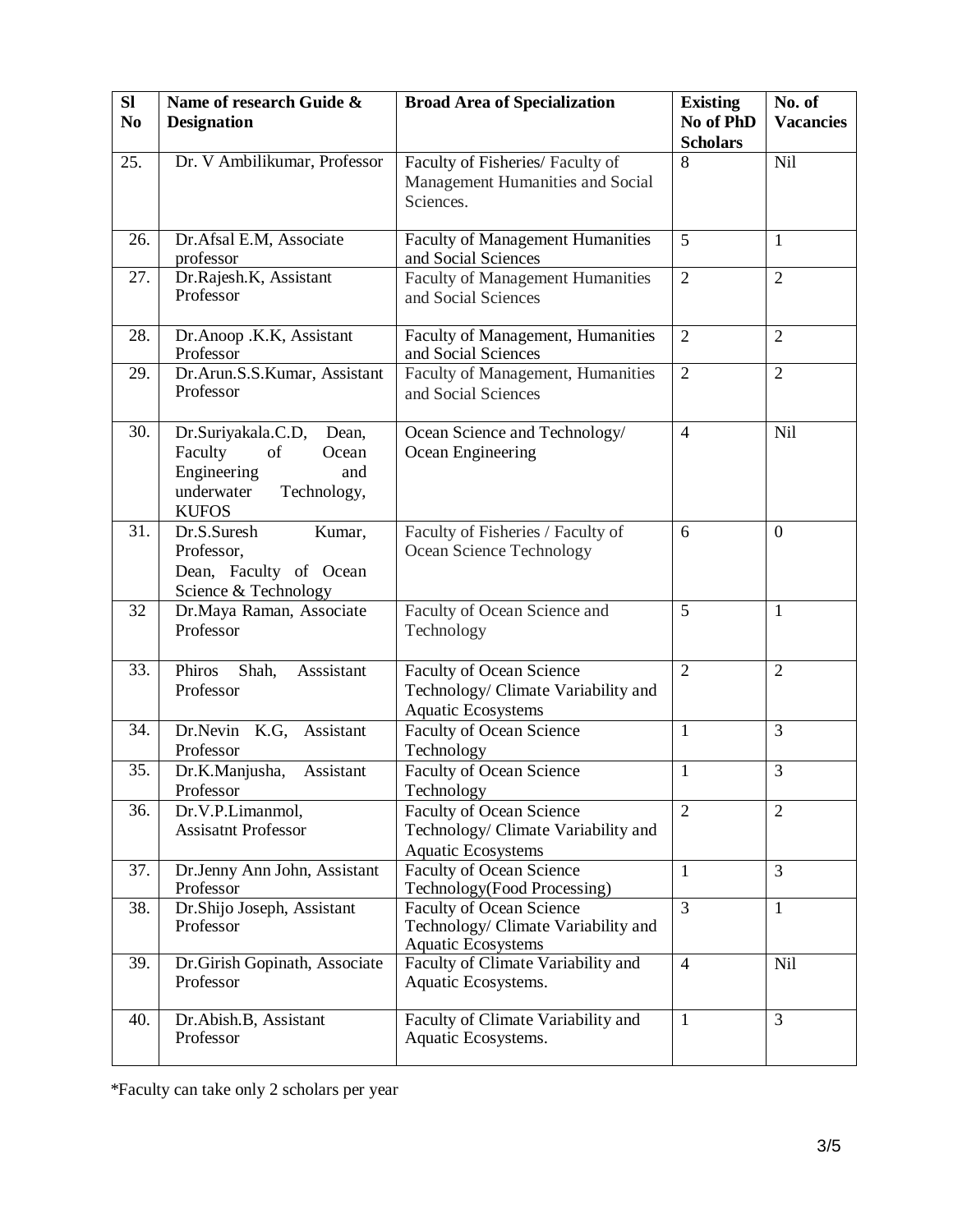| II.            | <b>CENTRAL INSTITUTE OF FISHERIES TECHNOLOGY (CIFT)</b> |                                 |                                                               |                          |                          |  |
|----------------|---------------------------------------------------------|---------------------------------|---------------------------------------------------------------|--------------------------|--------------------------|--|
| Sl.            | Name of the Research                                    | <b>Designation</b>              | <b>Broad Area of</b>                                          | <b>PhD</b>               | No of                    |  |
| No.            | Guide                                                   |                                 | Specialization                                                | <b>Scholars</b>          | <b>Vacancies</b>         |  |
| $\mathbf{1}$   | Dr. T V Sankar                                          | Principal Scientist             | Faculty of Fisheries / Faculty                                |                          | 7                        |  |
|                |                                                         |                                 | of Ocean Studies Technology                                   |                          |                          |  |
| $\overline{2}$ | Dr. Leela Edwin                                         | Principal Scientist &           | Faculty of Fisheries / Faculty                                | $\overline{4}$           | $\overline{4}$           |  |
|                |                                                         | Head                            | of Ocean Science Technology                                   |                          |                          |  |
| 3              | Dr. Suseela Mathew                                      | Principal Scientist &           | Faculty of Fisheries / Faculty                                | 5                        | 3                        |  |
|                |                                                         | Head                            | of Ocean Studies Technology                                   |                          |                          |  |
| $\overline{4}$ | Dr. M M Prasad, CIFT                                    | Principal Scientist<br>and Head | Faculty of Fisheries / Faculty<br>of Ocean Studies Technology | $\overline{\mathcal{A}}$ | Nil                      |  |
| 5              | Dr. Saly N Thomas                                       | Principal Scientist             | Faculty of Fisheries / Faculty                                | $\mathbf{1}$             | $\tau$                   |  |
|                |                                                         |                                 | of Ocean Studies Technology                                   |                          |                          |  |
| 6              | Dr. Zynudheen A A,                                      | Principal Scientist             | Faculty of Fisheries / Faculty of                             | $\overline{2}$           | 6                        |  |
|                | <b>CIFT</b>                                             |                                 | Ocean Science Technology                                      |                          |                          |  |
| $\tau$         | Dr. M.P REMESAN                                         | Principal Scientist             | Faculty of Fisheries / Faculty of                             | $\overline{0}$           | 8                        |  |
|                |                                                         |                                 | Ocean Science Technology                                      |                          |                          |  |
| 8              | Dr. V R Madhu                                           | Principal Scientist             | Faculty of Fisheries / Faculty of                             | $\overline{2}$           | 6                        |  |
|                |                                                         |                                 | Ocean Science Technology                                      |                          |                          |  |
| 9              | Dr. Bindu J                                             | Principal Scientist             | Faculty of Fisheries / Faculty of                             | $\overline{3}$           | 5                        |  |
|                |                                                         |                                 | Ocean Science Technology                                      |                          |                          |  |
| 10             | Dr. Nikita Gopal, CIFT                                  | Principal Scientist             | Fisheries/Management,                                         | 5                        | 3                        |  |
|                |                                                         |                                 | Humanities and Social                                         |                          |                          |  |
|                |                                                         |                                 | Sciences                                                      |                          |                          |  |
| 11             | Dr. George Ninan, CIFT                                  | Principal Scientist             | Faculty of Fisheries / Faculty of                             | 6                        | $\overline{2}$           |  |
| 12             |                                                         |                                 | Ocean Science Technology                                      | $\overline{4}$           | $\overline{4}$           |  |
|                | Toms C Joseph, CIFT                                     | Principal Scientist             | Faculty of Fisheries / Faculty of<br>Ocean Science Technology |                          |                          |  |
| 13             | Dr. C O                                                 | Senior Scientist                | Faculty of Fisheries / Faculty of                             | $\overline{2}$           | $\overline{4}$           |  |
|                | Mohan, CIFT                                             |                                 | Ocean Science Technology                                      |                          |                          |  |
| 14             | Elavarasan k                                            | Scientist                       | Faculty of Fisheries / Faculty of                             | $\overline{3}$           | $\mathbf{1}$             |  |
|                |                                                         |                                 | Ocean Science Technology                                      |                          |                          |  |
| 15             | Dr. Satyen Kumar Panda                                  | Principal Scientist             | Faculty of Fisheries / Faculty of                             | $\mathbf{1}$             | $\overline{7}$           |  |
|                |                                                         |                                 | Ocean Science Technology                                      |                          |                          |  |
| 16             | Dr. Suresh A                                            | Principal Scientist             | Faculty of Management,                                        | $\overline{2}$           | 6                        |  |
|                |                                                         |                                 | Humanities and Social                                         |                          |                          |  |
|                |                                                         |                                 | Sciences.                                                     |                          |                          |  |
| 17             | Dr. Parvathy U                                          | Scientist                       | Faculty of Fisheries / Faculty of                             | 3                        | 1                        |  |
|                |                                                         |                                 | Ocean Science Technology                                      |                          |                          |  |
| 18             | Manju Lekshmi N                                         | Scientist                       | Faculty of Fisheries/ Climate                                 | $\mathbf{1}$             | 3                        |  |
|                |                                                         |                                 | Variability and Aquatic                                       |                          |                          |  |
|                |                                                         |                                 | Ecosystems and                                                |                          |                          |  |
|                |                                                         |                                 | Management.                                                   |                          |                          |  |
| 19             | Dr. G.K Sivaraman                                       | Principal Scientist             | Faculty of Fisheries / Faculty of                             | $\overline{0}$           | 8                        |  |
|                |                                                         | Scientist                       | Ocean Science Technology<br>Faculty of Fisheries / Faculty of | $\mathbf{1}$             | 5                        |  |
| 20             | Binsi P.K                                               |                                 | Ocean Science Technology                                      |                          |                          |  |
| 21             | Dr. Manoj P Samuel                                      | Principal Scientist             | Faculty of Ocean Engineering                                  | $\mathbf{1}$             | $\tau$                   |  |
| 22             | Dr. Joshy C G                                           | Scientist                       | Faculty of Management,                                        | $\overline{0}$           | $\overline{\mathcal{L}}$ |  |
|                |                                                         |                                 | Humanities and Social                                         |                          |                          |  |
|                |                                                         |                                 | Sciences.                                                     |                          |                          |  |
| 23             | Murugadas                                               | Scientist                       | Faculty of Fisheries/ Climate                                 | $\overline{0}$           | $\overline{4}$           |  |
|                |                                                         |                                 | Variability and Aquatic ecosyste                              |                          |                          |  |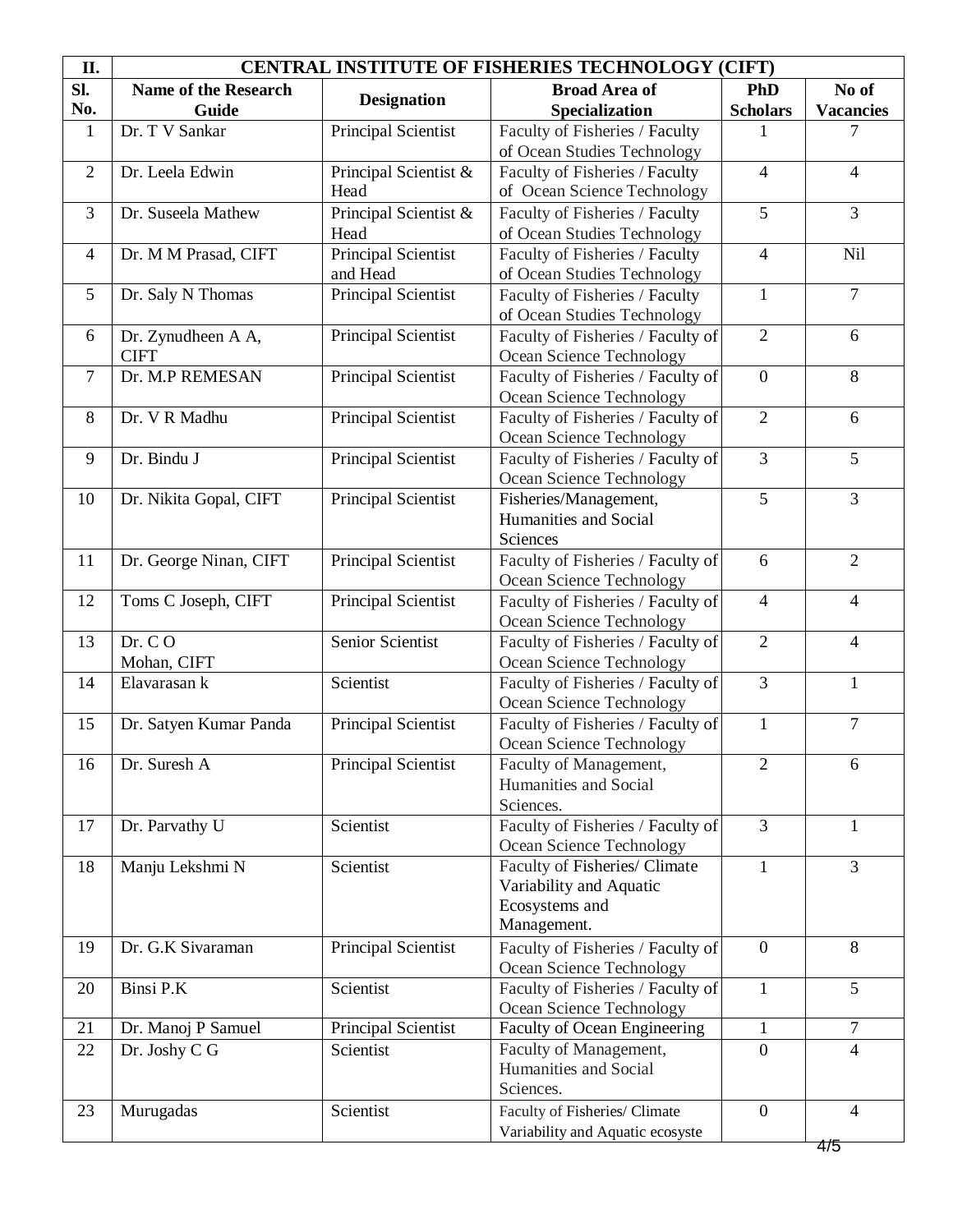| III.           | NANSEN ENVIRONMENTAL RESEARCH CENTRE (NERC)                         |                                                 |                                                                                              |                               |                           |  |
|----------------|---------------------------------------------------------------------|-------------------------------------------------|----------------------------------------------------------------------------------------------|-------------------------------|---------------------------|--|
| SI.<br>No.     | <b>Name of the Research</b><br><b>Guide</b>                         | <b>Designation</b>                              | <b>Broad Area of</b><br>Specialization                                                       | <b>PhD</b><br><b>Scholars</b> | No of<br><b>Vacancies</b> |  |
| 1.             | Dr. Bindhu G, Nansen<br><b>Environmental Research</b><br>Centre     | Project Scientist                               | Climatic Variability and<br>Aquatic Ecosystem                                                | $\overline{2}$                | $\overline{2}$            |  |
| 2.             | Dr. Ajith Joseph, Nansen<br><b>Environmental Research</b><br>Centre | Senior Scientist &<br><b>Executive Director</b> | Ocean Science and<br>Technology/Ocean<br>Engineering                                         | 3                             | $\mathbf{1}$              |  |
| IV.            |                                                                     |                                                 | CENTRAL MARINE FISHERIES RESEARCH INSTITUTE (CMFRI)                                          |                               |                           |  |
| SI.<br>No.     | <b>Name of the Research</b><br>Guide                                | <b>Designation</b>                              | <b>Broad Area of</b><br>Specialization                                                       | <b>PhD</b><br><b>Scholars</b> | No of<br><b>Vacancies</b> |  |
| $\mathbf{1}$   | Dr. P U Zacharia,<br><b>CMFRI</b>                                   | Principal Scientist                             | Faculty of Fisheries / Faculty of<br>Ocean Science Technology                                |                               | 1                         |  |
| $\overline{2}$ | Dr.Rekha J Nair,<br><b>CMFRI</b>                                    | Principal Scientist                             | Faculty of Fisheries / Faculty<br>of Ocean Science Technology                                |                               | 6                         |  |
| 3              | Dr. M K Anil,<br>CMFRI,<br>Kochi                                    | Principal Scientist<br>and SIC                  | Faculty of Fisheries / Faculty of<br><b>Ocean Science Technology</b>                         |                               | ----                      |  |
| $\overline{4}$ | Dr. Kajal Chakraborty                                               | Senior Scientist                                | Faculty of Ocean Science and<br>Technology                                                   |                               | 3                         |  |
| 5              | Dr. Vinod K                                                         | Principal Scientist                             | Faculty of Ocean Science and<br>Technology                                                   |                               | $\overline{4}$            |  |
| 6              | Dr. P K Ashokan                                                     | Principal Scientist                             | Faculty of Fisheries / Faculty of<br>Ocean Science Technology                                |                               | 8                         |  |
| $\overline{7}$ | Dr. Imelda Joseph                                                   | Principal Scientist                             | Faculty of Fisheries / Faculty of<br>Ocean Science Technology                                |                               | $\overline{2}$            |  |
| 8              | Dr. Shoji Joseph                                                    | Principal Scientist                             | Faculty of Fisheries / Faculty of<br>Ocean Science Technology                                |                               | $\overline{2}$            |  |
| 9              | Dr. T.M Najmudeen                                                   | Principal Scientist                             | Faculty of Fisheries / Faculty of<br>Ocean Science Technology                                |                               | 8                         |  |
| 10             | Dr. K.K JOSHI                                                       | Principal Scientist                             | Faculty of Fisheries / Faculty<br>of Ocean Science Technology                                |                               | 6                         |  |
| 11             | Dr. Shinoj Parappurathu,                                            | Scientist                                       | Faculty of Management/<br><b>Faculty of Ocean Science</b><br>Technology                      |                               | 6                         |  |
| 12             | Dr. Sreenath K.R                                                    | Scientist                                       | Faculty of Fisheries / Faculty of<br>Ocean Science Technology                                |                               | Nil                       |  |
| 13             | Dr. S Lakshmi Pillai                                                | Principal Scientist                             | Faculty of Ocean Science and<br>Technology                                                   |                               | $\overline{7}$            |  |
| 14             | Dr. R Saravanan                                                     | Scientist                                       | Faculty of Fisheries / Faculty of<br>Ocean Science Technology                                |                               | $\overline{4}$            |  |
| 15             | Dr. Sumithra T G                                                    | Scientist                                       | Faculty of Fisheries / Faculty<br>of Ocean Science Technology                                |                               | $\mathbf{1}$              |  |
| 16             | Dr. Grinson George                                                  | Senior Scientist                                | Faculty of Ocean Science and<br>Technology/ Climate<br>Variability and Aquatic<br>Ecosystems |                               | 3                         |  |
| 17             | Dr. P S Swathi Lekshmi                                              | Principal Scientist                             | Faculty of Management,<br>Humanities and Social<br>Sciences                                  |                               | ---                       |  |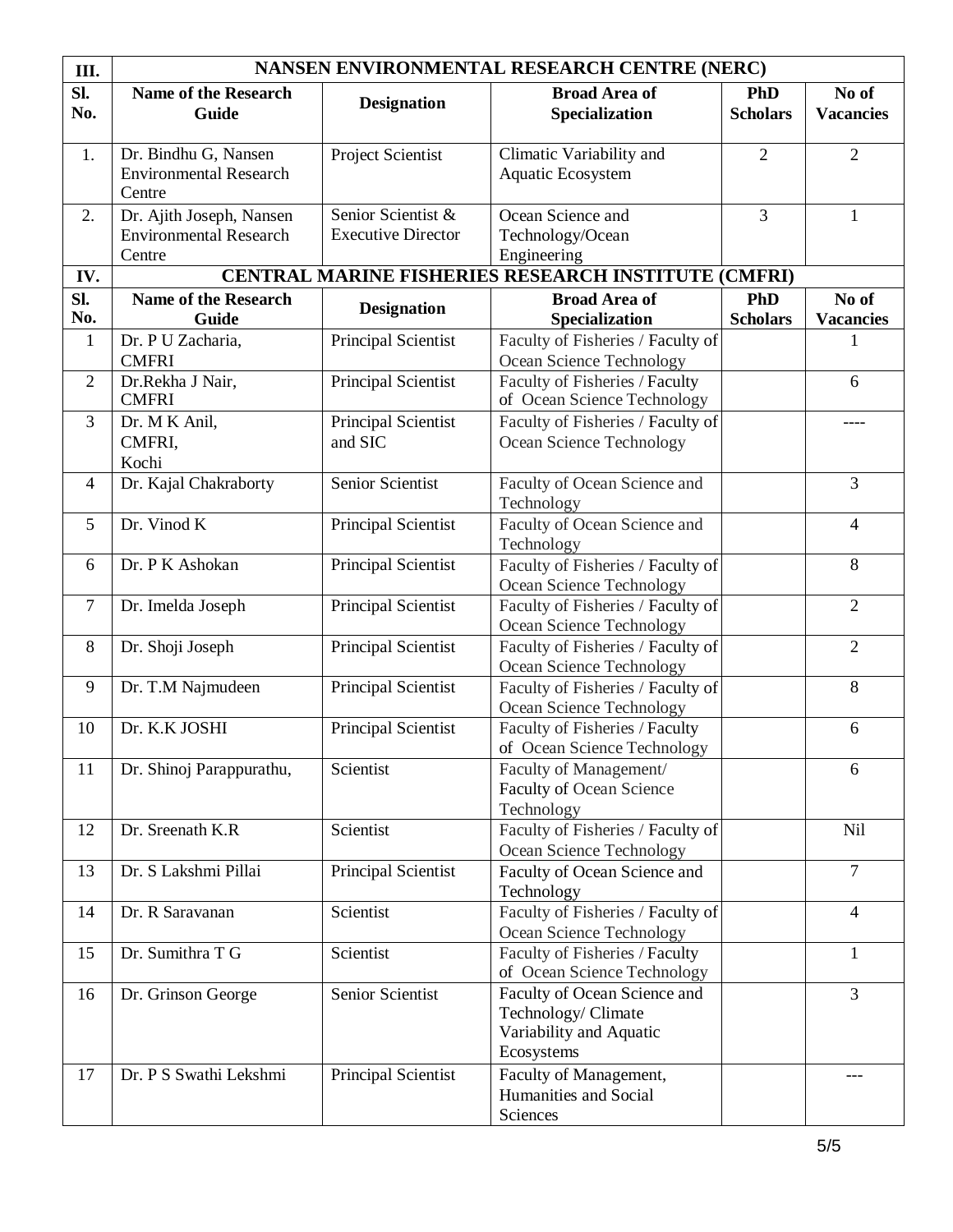| 18 | Dr. Vipin Kumar V. P | <b>Principal Scientist</b> | Faculty of Management,<br>Humanities and Social<br>Sciences. |  |
|----|----------------------|----------------------------|--------------------------------------------------------------|--|
|    | Shyam S Salim        | <b>Principal Scientist</b> | Faculty of Management,<br>Humanities and Social              |  |

|                 |                                      |                                     | Sciences.                                                     |                 |                  |
|-----------------|--------------------------------------|-------------------------------------|---------------------------------------------------------------|-----------------|------------------|
| 20              |                                      | Scientist                           | Faculty of Management,                                        |                 |                  |
|                 | Dr. Eldho Varghese                   |                                     | Humanities and Social                                         |                 | 4                |
|                 |                                      |                                     | Sciences                                                      |                 |                  |
|                 |                                      |                                     |                                                               |                 | $\overline{2}$   |
| 21              | Dr. E. M Abdussamad                  | Principal Scientist                 | Faculty of Fisheries / Faculty of                             |                 |                  |
| 22              | Dr. Divu D                           | Scientist                           | Ocean Science Technology<br>Faculty of Fisheries / Faculty    |                 | 3                |
|                 |                                      |                                     | of Ocean Science Technology                                   |                 |                  |
| 23              | Sanal Ebeneezar                      | Scientist                           | <b>Faculty of Fisheries</b>                                   |                 | 3                |
| $\overline{24}$ | Livi Wilson                          | Scientist                           | <b>Faculty of Fisheries</b>                                   |                 | 3                |
| V.              |                                      |                                     | <b>NATIONAL BUREAU OF FISH GENETIC RESOURCES (NBFGR)</b>      |                 |                  |
|                 |                                      |                                     |                                                               |                 |                  |
| SI.<br>No.      | <b>Name of the Research</b>          | <b>Designation</b>                  | <b>Broad Area of</b>                                          | <b>PhD</b>      | No of            |
|                 | <b>Guide</b>                         |                                     | Specialization                                                | <b>Scholars</b> | <b>Vacancies</b> |
| $\mathbf{1}$    | Kuldeep K Lal, NBFGR                 | Principal Scientist                 | Faculty of Fisheries / Faculty of                             |                 | 5                |
|                 |                                      |                                     | Ocean Science Technology                                      |                 |                  |
| $\overline{2}$  | Dr. V S Basheer, NBFGR               | Principal Scientist &<br><b>SIC</b> | Faculty of Fisheries / Faculty<br>of Ocean Science Technology |                 | 4                |
| 3               |                                      | Senior Scientist                    | Faculty of Fisheries / Faculty of                             | 3               | 3                |
|                 | Dr. Divya P R, NBGFR                 |                                     |                                                               |                 |                  |
|                 |                                      | Senior Scientist                    | Ocean Science Technology                                      |                 |                  |
| $\overline{4}$  | Dr. T T Ajith Kumar,<br><b>NBFGR</b> |                                     | Faculty of Fisheries / Faculty of                             | 6               | $\overline{2}$   |
| 5               | Dr. T Raja Swaminathan, ,            | Senior Scientist                    | Ocean Science Technology<br>Faculty of Fisheries / Faculty of | $\overline{2}$  | 6                |
|                 | <b>NBFGR</b>                         |                                     | Ocean Science Technology                                      |                 |                  |
| 6               | Dr. Charan Ravi                      | Scientist                           | Faculty of Fisheries / Faculty of                             |                 | $\overline{2}$   |
|                 |                                      |                                     | Ocean Science Technology                                      |                 |                  |
| $\tau$          | Dr. A.Kathirvelpandian               | Scientist                           | Faculty of Fisheries / Faculty of                             | Nil             | 6                |
|                 |                                      |                                     | Ocean Science Technology                                      |                 |                  |
| VI.             |                                      |                                     | <b>CENTRE FOR MARINE LIVING RESOURCES &amp; ECOLOGY</b>       |                 |                  |
|                 |                                      |                                     | (CMLRE)                                                       |                 |                  |
| $\mathbf{1}$    | Dr. Sherine Sonia Cubelio,           | Scientist D                         | Faculty of Fisheries / Faculty of                             |                 |                  |
|                 | <b>CMLRE</b>                         |                                     | Ocean Science Technology                                      |                 |                  |
| $\overline{2}$  | Dr. Smitha Bal Raj, CMLRE            | Scientist C                         | Ocean Science and                                             |                 |                  |
|                 |                                      |                                     | Technology/Climate                                            |                 |                  |
|                 |                                      |                                     | Variability and Aquatic                                       |                 |                  |
|                 |                                      |                                     | Ecosystems                                                    |                 |                  |
| 3               | Dr. Hashim                           | Scientist C                         | Fisheries/Ocean Science and                                   |                 |                  |
|                 | Manjebrayakath, CMLRE                |                                     | Technology/ Climate                                           |                 |                  |
|                 |                                      |                                     | Variability and Aquatic                                       |                 |                  |
|                 |                                      |                                     | Ecosystems/Management,                                        |                 |                  |
|                 |                                      |                                     | Humanities and Social                                         |                 |                  |
|                 |                                      |                                     | Sciences                                                      |                 |                  |
| $\overline{4}$  | Dr. Anil Kumar Vijayan               | Scientist D                         | Faculty of Fisheries / Faculty of                             |                 |                  |
|                 |                                      |                                     | Ocean Science Technology                                      |                 |                  |
| 5               | Dr. Rasheed                          | Scientist D                         | Faculty of Fisheries / Faculty of                             |                 |                  |
|                 | Kunjumohammed                        |                                     | Ocean Science Technology                                      |                 |                  |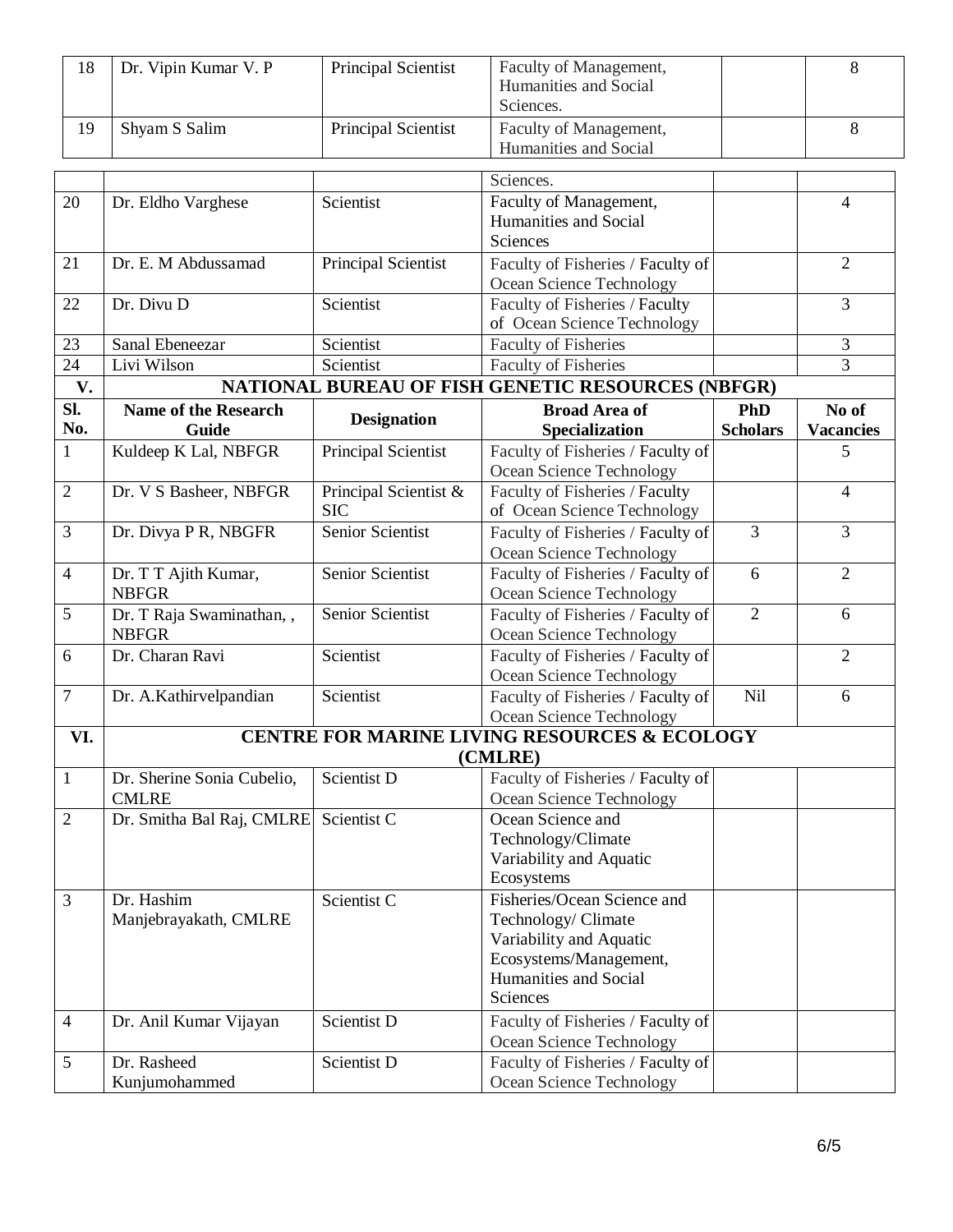| VII.          | <b>SREE NARAYANA GURUKULAM COLLEGE OF ENGINEERING</b> |                            |                             |  |     |  |
|---------------|-------------------------------------------------------|----------------------------|-----------------------------|--|-----|--|
|               |                                                       |                            | (SNGCE)                     |  |     |  |
|               | Dr. Aravind T.S                                       | <b>Assistant Professor</b> | Management, Humanities &    |  | Nil |  |
|               |                                                       |                            | <b>Social Sciences</b>      |  |     |  |
|               | NAIPUNNYA BUSINESS SCHOOL                             |                            |                             |  |     |  |
| $\mathcal{R}$ | Dr. Dr. Paulachan K J                                 | <b>Executive Director</b>  | Management, Humanities $\&$ |  |     |  |
|               |                                                       |                            | <b>Social Sciences</b>      |  |     |  |
|               | Dr. Suraj E $S$                                       | <b>Associate Professor</b> | Management, Humanities $\&$ |  |     |  |
|               |                                                       |                            | <b>Social Sciences</b>      |  |     |  |
|               | Dr. Jacob P M                                         | Director                   | Management, Humanities &    |  | ↑   |  |
|               |                                                       |                            | <b>Social Sciences</b>      |  |     |  |

| VIII.          | <b>Government Law College, Ernakulum</b>                                   |                            |                                                               |                |                  |  |
|----------------|----------------------------------------------------------------------------|----------------------------|---------------------------------------------------------------|----------------|------------------|--|
| $\mathbf{1}$   | Dr. Gifty Oommen,<br>Government Law College,<br>Ernakulam                  | <b>Assistant Professor</b> | Faculty of Management,<br>Humanities & Social Sciences        | 4              | Nil              |  |
| $\overline{2}$ | Dr. Lekshmi G R,<br>Government Law College,<br>Ernakulam                   | <b>Assistant Professor</b> | Faculty of Management,<br>Humanities & Social Sciences        | $\overline{4}$ | Nil              |  |
| IX.            |                                                                            |                            | KUFOS- INCOIS Joint Centre, KUFOS, Panangad                   |                |                  |  |
| $\mathbf{1}$   | Dr. Francis P A,<br><b>INCOIS, KUFOS-</b><br><b>INCOIS</b><br>Centre       | Scientist E                | Faculty of Fisheries / Faculty of<br>Ocean Science Technology |                | $\boldsymbol{0}$ |  |
| $\mathfrak{2}$ | Dr. Sudheer Joseph,<br>INCOIS, KUFOS-<br><b>INCOIS</b><br>Centre           | Scientist F                | Faculty of Fisheries / Faculty of<br>Ocean Science Technology |                | $\mathbf{1}$     |  |
| 3              | Dr. Satya Prakash,<br>INCOIS, KUFOS-<br><b>INCOIS</b><br>Centre            | Scientist D                | Faculty of Fisheries / Faculty of<br>Ocean Science Technology |                | $\mathbf{1}$     |  |
| $\overline{4}$ | Dr. Aneesh Anandrao<br>Lotliker, INCOIS,<br>KUFOS-<br><b>INCOIS Centre</b> | Scientist D                | Faculty of Fisheries / Faculty of<br>Ocean Science Technology |                | 1                |  |
| 5              | Dr. Arya Paul,<br>INCOIS, KUFOS-<br><b>INCOIS Centre</b>                   | Scientist D                | Faculty of Fisheries / Faculty of<br>Ocean Science Technology |                | 1                |  |
| 6              | Dr. Kunal Chakraborty,<br><b>INCOIS, KUFOS-</b><br><b>INCOIS</b><br>Centre | Scientist D                | Faculty of Fisheries / Faculty of<br>Ocean Science Technology |                | 1                |  |
| 7              | Dr. Girish Kumar M S,<br><b>INCOIS, KUFOS-</b><br><b>INCOIS</b><br>Centre  | Scientist D                | Faculty of Fisheries / Faculty of<br>Ocean Science Technology |                | $\mathbf{1}$     |  |
| 8              | Dr. Abhishek Chatterjee,<br>INCOIS, KUFOS-<br><b>INCOIS</b><br>Centre      | Scientist C                | Faculty of Fisheries / Faculty of<br>Ocean Science Technology |                | 1                |  |
| 9              | Dr. Balakrishnan Nair<br><b>INCOIS, KUFOS-</b><br><b>INCOIS</b>            | Scientist F                | Faculty of Ocean Science and<br>Technology                    |                | 1<br>7/5         |  |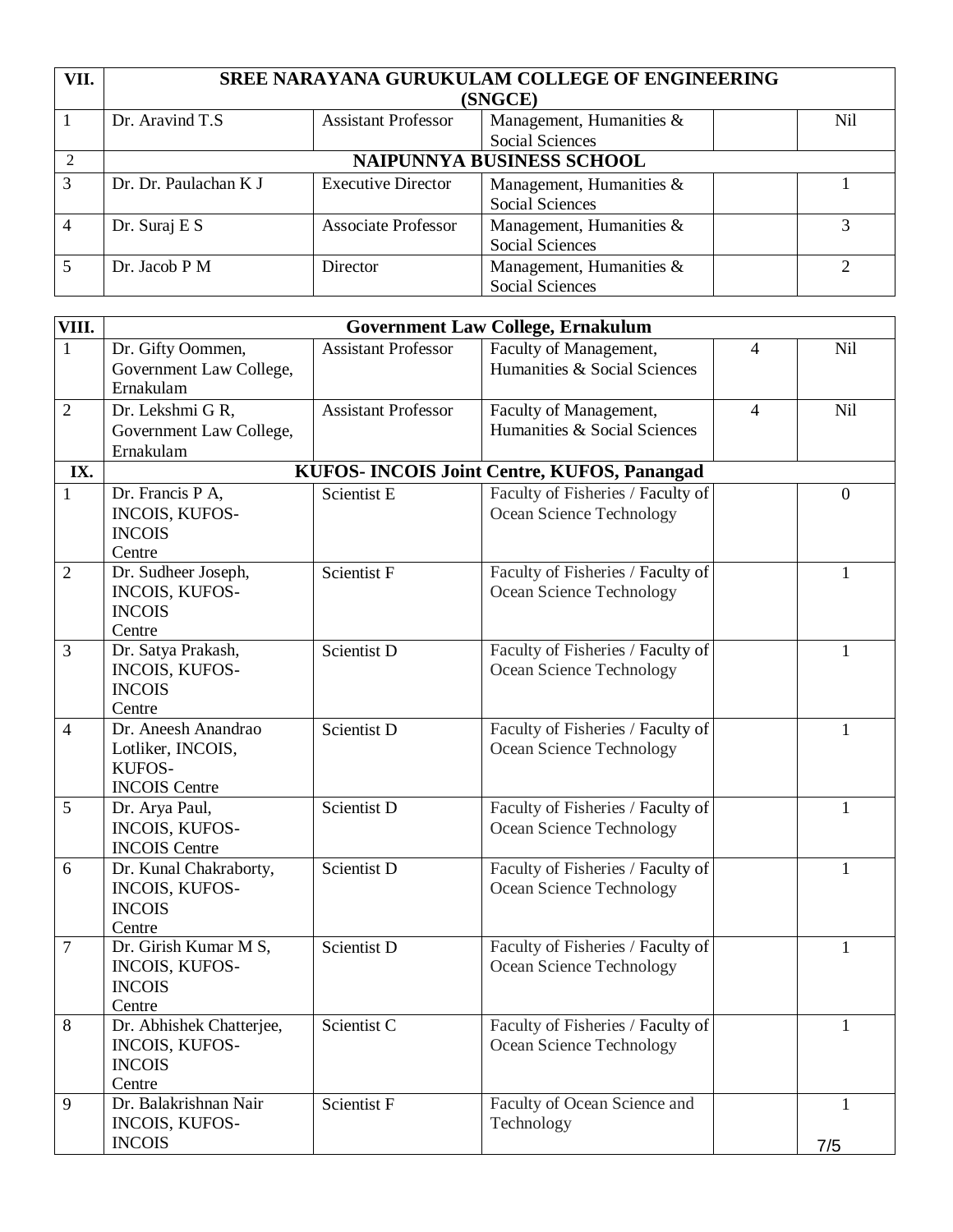|                | Centre                        |                            |                                            |              |                |
|----------------|-------------------------------|----------------------------|--------------------------------------------|--------------|----------------|
|                |                               |                            |                                            |              |                |
|                |                               |                            |                                            |              |                |
| 10             | Dr. TVS Udaya Bhaskar,        | Scientist E                | Faculty of Ocean Science and               |              | 1              |
|                | INCOIS, KUFOS-                |                            | Technology                                 |              |                |
|                | <b>INCOIS</b>                 |                            |                                            |              |                |
|                | Centre                        |                            |                                            |              |                |
| 11             | Dr. R Harikumar               | Scientist-D                | Faculty of Ocean Science and               |              | 1              |
|                | INCOIS, KUFOS-                |                            | Technology                                 |              |                |
|                | <b>INCOIS</b>                 |                            |                                            |              |                |
| 12             | Centre<br>Dr. N.Srinivasa Rao | Scientist                  |                                            |              |                |
|                | INCOIS, KUFOS-                |                            | Faculty of Ocean Science and               |              | 1              |
|                | <b>INCOIS</b>                 |                            | Technology                                 |              |                |
|                | Centre                        |                            |                                            |              |                |
| 13             | Dr. Suprit Kumar              | Scientist-C                | Faculty of Fisheries / Faculty of          |              | 1              |
|                |                               |                            | Ocean Science Technology                   |              |                |
| 14             | Dr. B. Praveen Kumar          | Scientist-D                | Faculty of Fisheries / Faculty of          |              | $\mathbf{1}$   |
|                |                               |                            | Ocean Science Technology                   |              |                |
| 15             | Dr. Remya P G                 | Scientist-C                | Faculty of Fisheries / Faculty of          |              | $\mathbf{1}$   |
|                |                               |                            | Ocean Science Technology                   |              |                |
| X.             |                               |                            | <b>Holy Grace Academy of Management</b>    |              |                |
| 1.             | Dr. E. Benjamin               | <b>Associate Professor</b> | <b>Faculty of Management</b>               | 3            | $\mathbf{1}$   |
|                |                               |                            | Humanities and Social                      |              |                |
| 2              | Dr. Salini B Nair             | <b>Associate Professor</b> | <b>Faculty of Management</b>               | $\mathbf{1}$ | 3              |
|                |                               |                            | Humanities and Social                      |              |                |
|                |                               |                            | Sciences.                                  |              |                |
| XI.            |                               |                            | <b>St.Albert's College, Ernakulum</b>      |              |                |
| $\mathbf{1}$   | Dr. Geo Jos Fernandez         | <b>Associate Professor</b> | Faculty of Management &                    |              | $\overline{2}$ |
|                |                               | & Dean                     | Entrepreneurship                           |              |                |
| $\overline{2}$ | Dr. Ajith Thomas John         | <b>Assistant Professor</b> | Faculty of Ocean Science and               |              |                |
|                |                               | & HOD                      | Technology                                 |              |                |
| 3              | Dr. Vibin. M                  | <b>Assistant Professor</b> | Faculty of Ocean Science and               |              | $\overline{4}$ |
|                |                               |                            | Technology                                 |              |                |
| $\overline{4}$ | Dr. Bijoy V.M                 | <b>Assistant Professor</b> | Faculty of Ocean Science and               |              | 4              |
|                |                               |                            | Technology                                 |              |                |
| 5              | Dr. Ginson Joseph             | <b>Assistant Professor</b> | Faculty of Ocean Science and<br>Technology |              |                |
| 6              | Dr.Deepthi Augustine          | <b>Assistant Professor</b> | Faculty of Ocean Science and               |              |                |
|                |                               |                            | Technology                                 |              |                |
| $\tau$         | Dr. Jitha G Nair              | <b>Assistant Professor</b> | Faculty of Management,                     |              | <b>Nil</b>     |
|                |                               |                            | Humanities & Social Sciences               |              |                |
| 8              | Dr. Tia Mathews               | <b>Assistant Professor</b> | Faculty of Management,                     |              | $\overline{4}$ |
|                |                               |                            | Humanities & Social Sciences               |              |                |
| 9              | Dr. Shiny C.M                 | <b>Assistant Professor</b> | <b>Faculty of Management</b>               |              | <b>Nil</b>     |
|                |                               |                            | Faculty of Humanities &                    |              |                |
|                |                               |                            | <b>Social Sciences</b>                     |              |                |
| XII.           |                               |                            | <b>LEAD COLLEGE OF MANAGEMENT</b>          |              |                |
| $\mathbf{1}$   | Dr. Thomas George K           | Director                   | <b>Faculty of Management</b>               |              | 3              |
|                |                               |                            | Faculty of Humanities &                    |              |                |
|                |                               |                            | <b>Social Sciences</b>                     |              |                |
|                |                               |                            |                                            |              |                |
| $\overline{2}$ | Dr. K Sankar Ganesh           | Professor & Dean           | <b>Faculty of Management</b>               |              | 3              |
|                |                               | Academics                  | Faculty of Humanities &<br>Social Sciences |              |                |